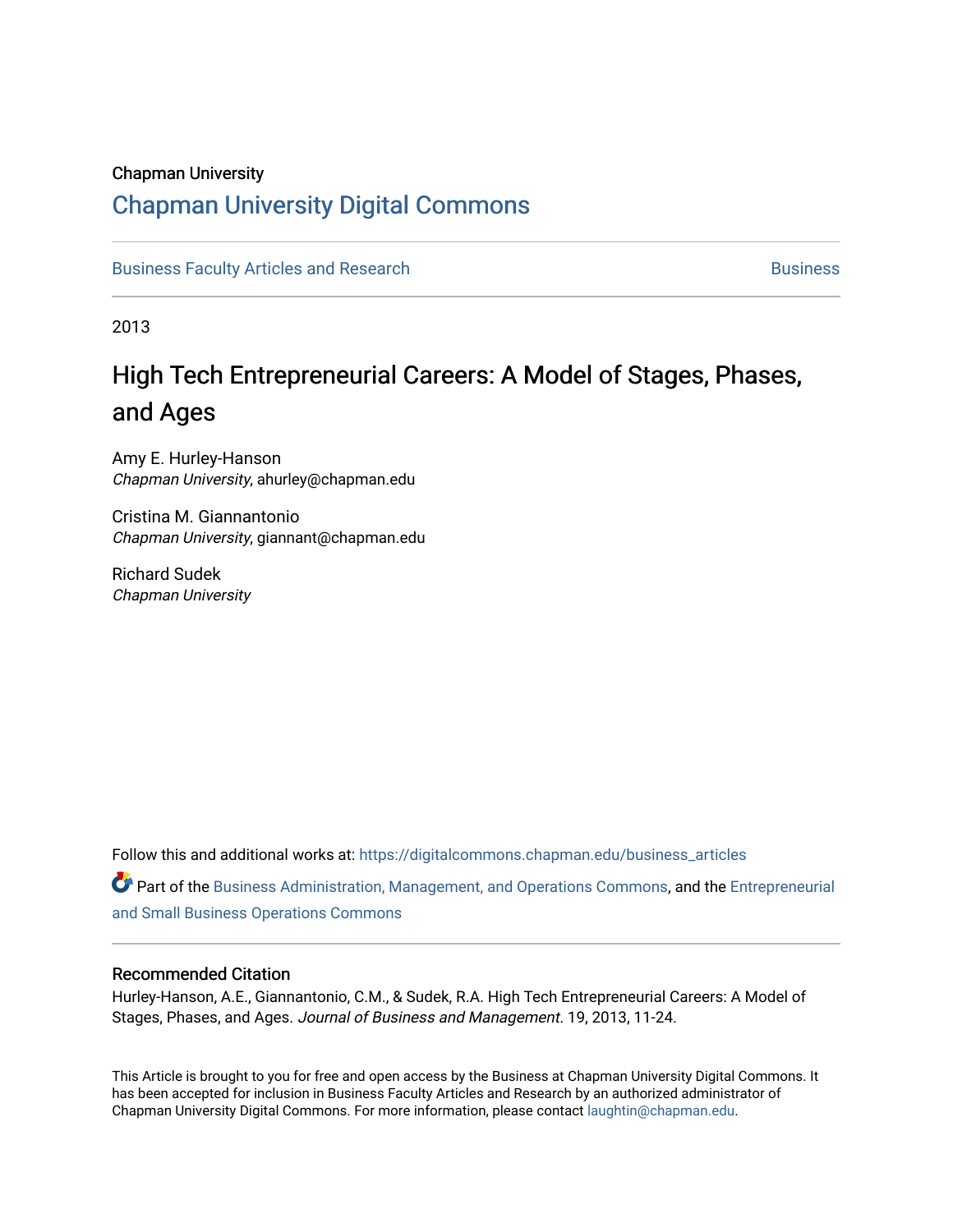## High Tech Entrepreneurial Careers: A Model of Stages, Phases, and Ages

## **Comments**

This article was originally published in [Journal of Business and Management](https://www.chapman.edu/business/faculty-research/journals-and-essays/index.aspx), volume 19, issue 1, in 2013.

Copyright Chapman University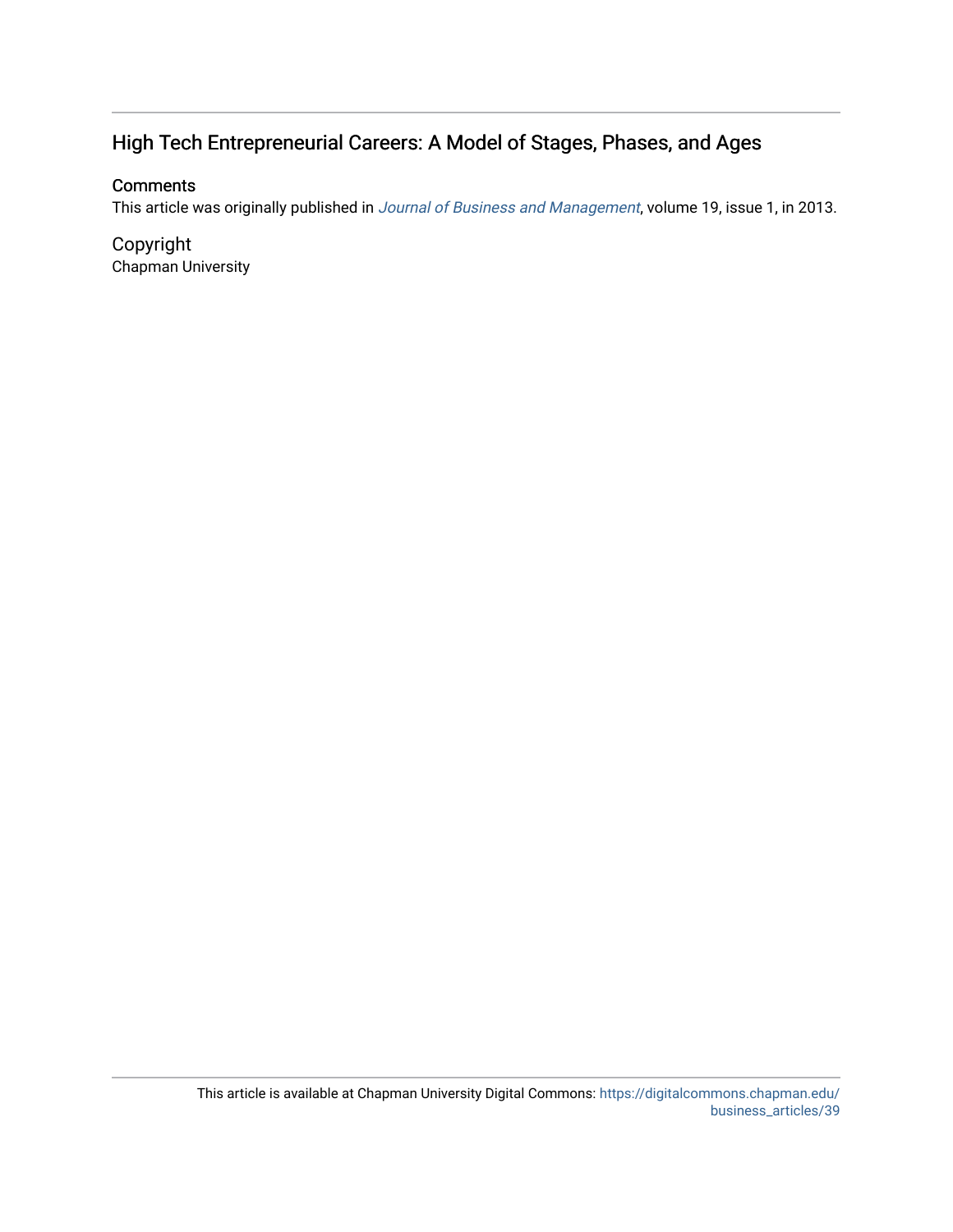# High-Tech Entrepreneurial Careers: A Model of Stages, Phases, and Ages

Amy E. Hurley-Hanson *Chapman University*

Cristina M. Giannantonio *Chapman University*

> Richard Sudek *Chapman University*

*The meteoric rise, dramatic fall, and spectacular comeback associated with Steve Jobs' career path is an evocative example of the risks and rewards associated with following a high-tech entrepreneurial career. While research on entrepreneurs has primarily focused on their characteristics, there is limited research on the career paths of entrepreneurs in either the careers or the entrepreneurship literature. The purpose of this paper is to propose a new model of entrepreneurial careers that better reflects the realities of pursuing a career in the high-tech computer industry. The proposed model considers the role that stages, phases, and ages play in the careers of hightech entrepreneurs.*

The financial and business success of high-tech entrepreneurs Steve Jobs of Apple, Bill Gates of Microsoft, and Mark Zuckerberg of Facebook have captured the interest of academics, practitioners, and the general public. The products developed by their companies have changed the way businesses operate, how people spend their work and leisure time, and the ways they connect with each other. The companies these entrepreneurs have developed are some of the country's wealthiest, with Apple edging out Exxon for the highest valued company for much of 2012. While recent analytical doubts about the future of Apple have seen it drop out of the number one spot of financial top companies, Apple's long term viability is not in question (Myuhi, 2013).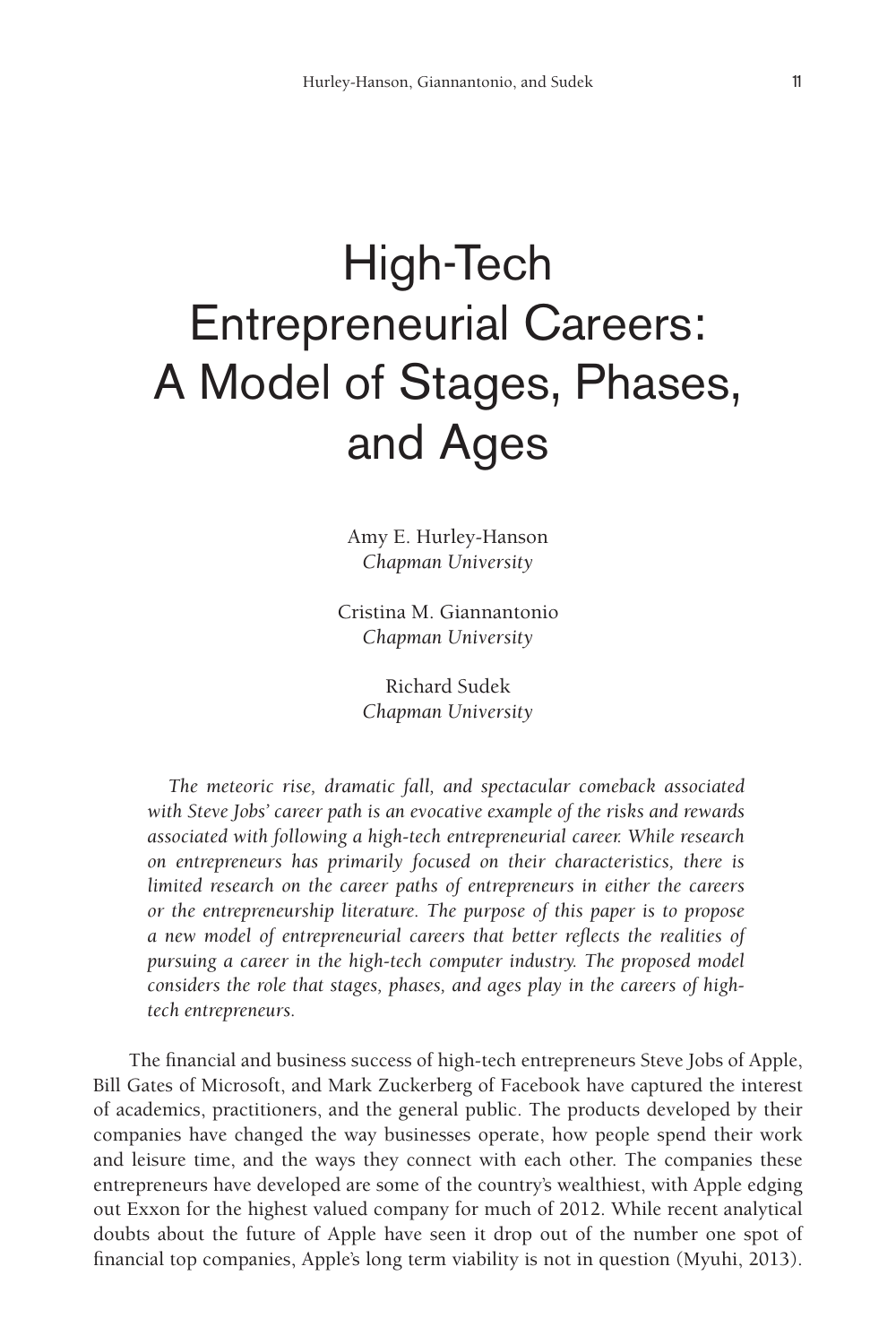These and other high profile computer and high-tech companies (e.g. Google) are viewed as highly desirable places to work by college graduates. Also capturing the public's interest is the unimaginable wealth these individuals have amassed, often at relatively young ages, compared to most successful entrepreneurs. While embodying the American dream, the success of these entrepreneurs has world wide appeal.

The high-tech industry is an important driver for innovation, jobs, and the U.S. economy. The Bay Area Council Economic Institute Report 2012 identified important job and economic factors. For instance, since 2004 high-tech jobs have outpaced the private sector by a ratio of three-to-one. It is estimated that the creation of one hightech job creates 4.3 additional jobs in the local goods and services economy of the same region. However, this is not simply a temporary phenomenon. It is projected that employment growth will be at 13.3 percent from 2011 to 2020, while high-tech jobs are expected to increase 13.9 percent. High-tech companies are not only located in Silicon Valley, Los Angeles, and New York. There is at least one high-tech business in 98% of all counties in the United States. The average salary for high-tech jobs for 2011 was \$95,832. As seen by these statistics in the 2012 Report, the impact of high-tech industry jobs is significant in our economy.

There is limited research on the career paths of entrepreneurs in the high-tech industry. Traditional stage and linear models of careers do not appear to fit the career paths that Jobs, Gates, Zuckerberg and other high-tech entrepreneurs have followed. Thus, the purpose of this paper is to propose a new model of entrpreneurial careers that better reflects the realities of pursuing a career in the high-tech computer industry. Steve Jobs' career is examined through the components of the model presented in this paper.

#### **Steve Jobs**

Steve Jobs' life story and career path offer management scholars a modern day case study in which to explore career theories and models. The interest in Steve Jobs' personal life and management style, along with the popularity of Apple's consumer electronic products, including the iMac, iPod, iPhone, and iPad, offers academics an engaging and relatable business case relevant to several disciplines. His successful return to Apple after a very public firing adds to the uniqueness of his story.

Steve Jobs' life and career combined to create a compelling story on many levels. There was the rags to riches story of an adopted child who achieved cult-like adoration from the customers who buy his products. There were spectacular failures along with undreamed successes. There were incredible self-disappointments including being ousted from a company he founded by a CEO and a board he chose. There were imaginative designs after multiple revisions. There were enemies created and friends alienated by a lack of social skills. There were huge risks and ultimatums given to corporate giants. There was brutal treatment of those he called friends. There was a hero who battled cancer and a genius whose work was cut short at the age of fifty-six. At the heart of the story, there was an entrepreneur.

Steve Jobs' career exemplifies the unique path that high-tech entrepreneurs may follow. This paper differentiates the high-tech entrepreneurial career path from other stage models of careers. His early career path can be followed from Apple, to NeXT, to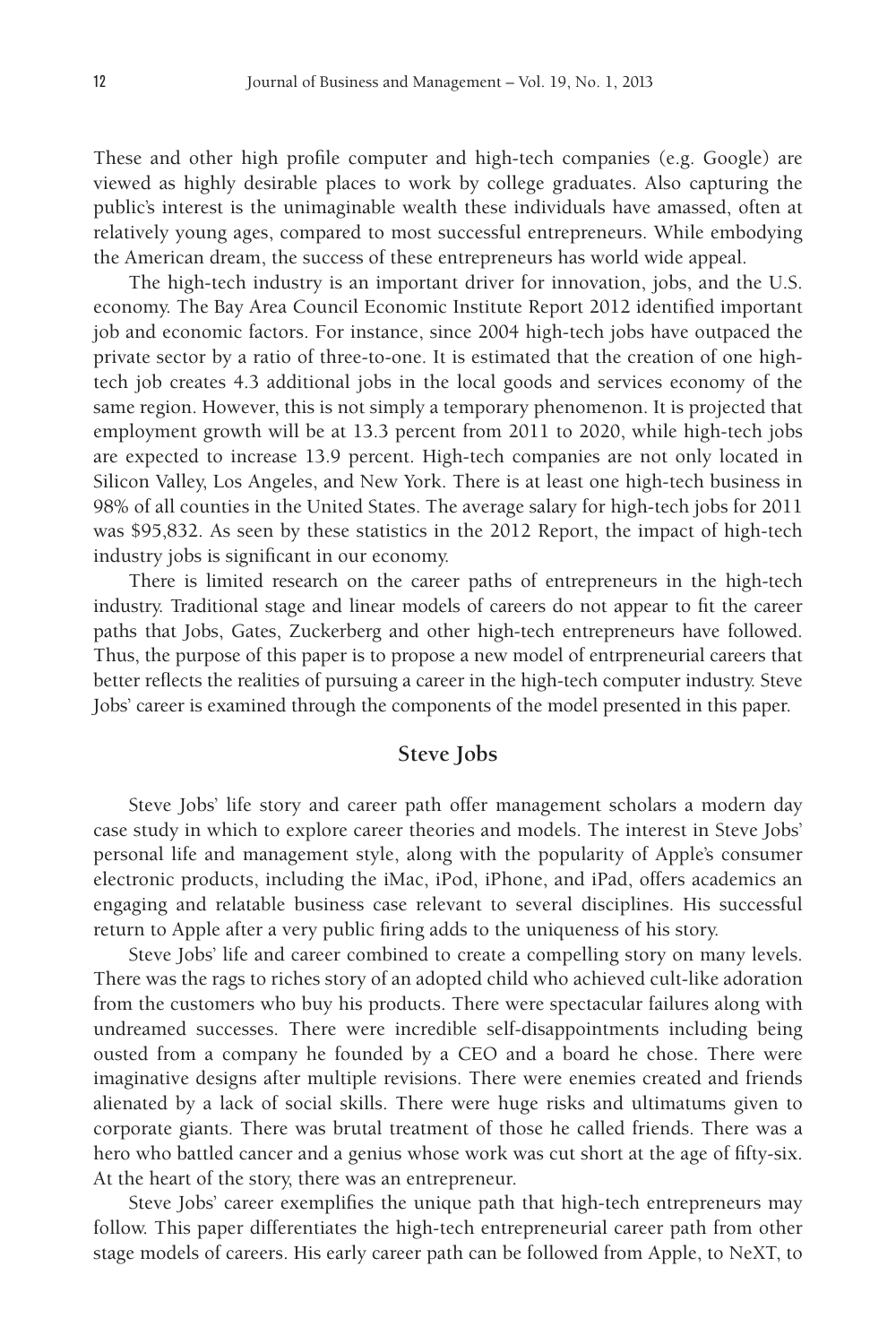Pixar, and back to Apple. There are some aspects of entrepreneurial career theories that may apply to his early career decisions. However, it was after he was fired from Apple that his unique high-tech career path emerged and served as an illustration for the proposed model. Research on the mid-career paths of entrepreneurs may differ greatly from the early career paths of entrepreneurs just as it may for all careers. Research on entrepreneurs' long term career paths is lacking. In addition, research is lacking that differentiates the career path of entrepreneurs from standard career theories.

Although the career trajectory of Steve Jobs is utilized to illustrate the new model that is presented, Steve Jobs was not alone in exhibiting a unique high-tech entrepreneurial career path. Throughout the world there are examples of entrepreneurs who do not fit traditional academic careers models. Some include Richard Branson, Bill Gates, George Lucas, Mark Zuckerberg, and others. Silicon Valley offers numerous examples of hightech entrepreneurs who have not followed traditional entrepreneurial paths. It is short sighted to not examine the career paths of these entrepreneurs. Their successes serve as inspiration for other would-be entrepreneurs, their stories offer business lessons for future generations of management practitioners, and their "unique" career paths are likely to become the norm for those who choose to work in high-tech companies. Careers researchers must begin to reformulate their assumptions about the careers of high-tech entrepreneurs.

#### **Careers Research**

Developmental theories of career development assume that "career development is a process that takes place over the life span" (Super, Savickas & Super, 1996, p. 28). Numerous psychologists and sociologists have suggested that individuals progress through distinct career stages, where each career stage is characterized by unique career concerns, psychological needs, and developmental tasks. Most of these developmental theories of career development also assign an expected age range to each stage in their career path model (Levinson, 1978; Hall, 1976). The key assumption underlying stage models of careers is that careers are linear, with individuals progressing in a step-by-step fashion through each career stage. These models do not explicitly recognize that individuals can cycle through the various stages several times in their careers. Entrepreneurial careers, which are often characterized by repeated failures and multiple start-ups, do not conform to traditional career stage models. Also problematic is the fact that some high-profile entrepreneurs are successfully running their own companies before the age of thirty. It is doubtful that these young millionaires and billionaires consider themselves to be in the early stages of their careers, given the success of their companies.

Donald Super in his model of careers (1980) emphasized the fact that careers develop over time. That is, while occupational decisions might otherwise be considered in relative isolation, Super's work suggested that such decisions must be considered in the context of the past and the future. In reviewing Jobs' career path, one can clearly trace the linkages between his occupational decisions. For example, the software developed at NeXT is utilized in Apple's current operating systems.

Although most models of career development have been based on the careers of white middle class males, some models have been developed for specific populations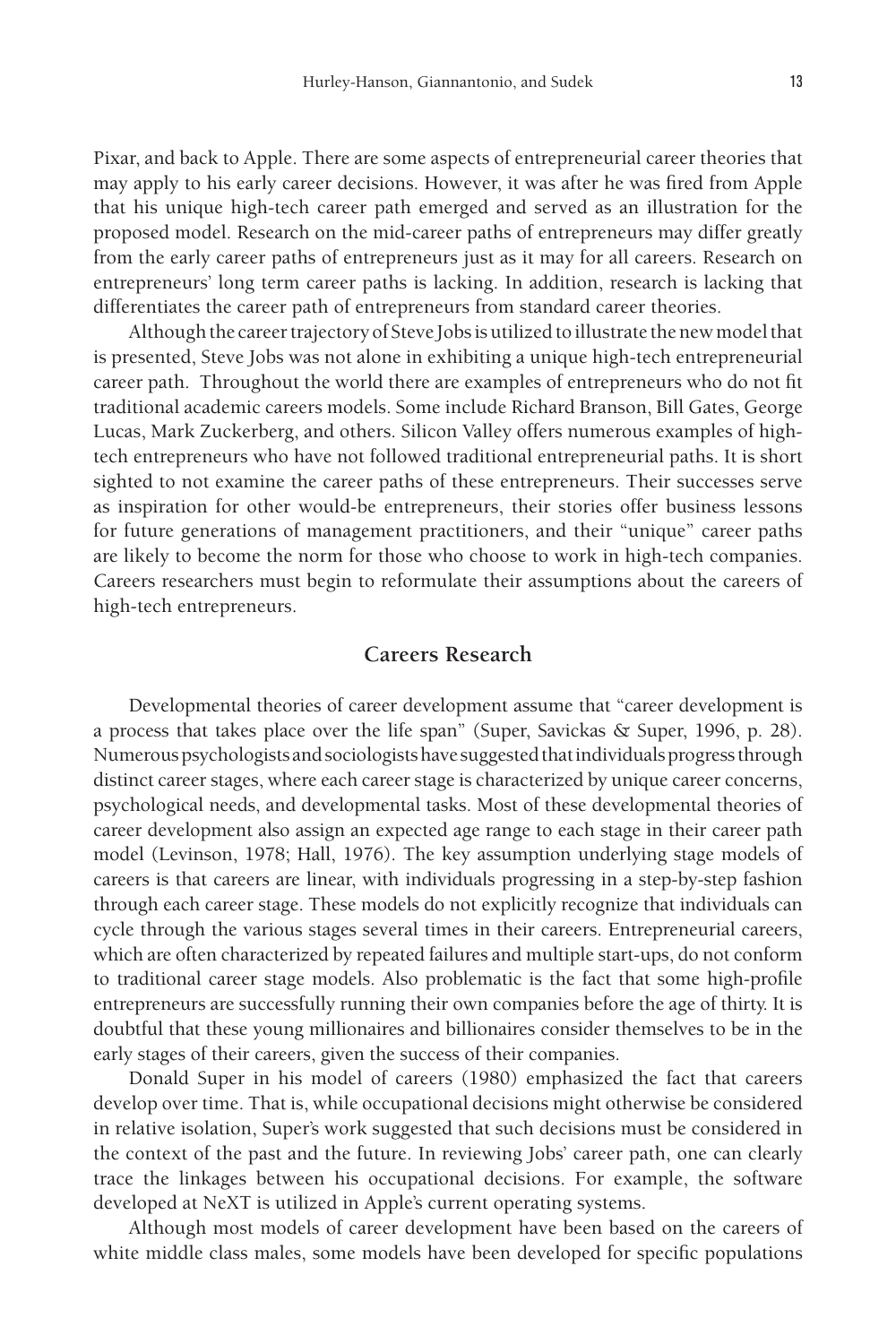including women (Fossen, 2012), entrepreneurs with and without dependents (DeMartino, Barbato & Jacques, 2006), MBA students (Nabi, Holden & Walmsley, 2010), minorities (DeCaro, DeCaro & Bowen-Thompson, 2010), transnationals (Portes, 2002), Cuban-Americans (Peterson, 2001), and for specific geographical regions such as Finland (Brannback & Carsrud, 2008). Few models exist which address the unique aspects of entrepreneurial careers. Plehn-Dujowich (2010) identified a model for serial entrepreneurs, entrepreneurs who repeatedly start new businesses across their careers, such as Richard Branson (Wright, Robbie & Ennew, 1997). There is no career model for what might be termed "one hit wonders," entrepreneurs who develop one successful company across their life span such as Sam Walton or Walt Disney, although some have investigated entrepreneurs with one hit item fad businesses (May, 2010).

#### **Entrepreneurship Research**

The study of entrepreneurship is still relatively young. Yet in a short time, researchers have put forth and studied numerous theories of entrepreneurship. These theories seek to explain the process of entrepreneurship and attempt to predict who will become entrepreneurs or what conditions lead to entrepreneurship. Besides helping academics to understand the entrepreneurial process, these theories have the goal of assisting people who are or want to become entrepreneurs. However, there has been very little research on the career paths of entrepreneurs, nor the stages they may go through as their careers unfold.

One explanation for this is that there is still the problem of defining entrepreneurship. It has been defined as innovation (Schumpeter, 1958), initiating, maintaining, and developing a profit-oriented business (Cole, 1965), making significant decisions about changes which affect resources of a company (Sawyer, 1958), risk-bearing (Mill, 1848), ultimate formal authority within an organization (Weber, 2009), or making changes in strategy for an existing firm that alter the state or pattern of resources deployment (Ginsberg, 1988). Today there are many definitions of entrepreneurship accepted and each researcher is responsible for defining precisely what type of entrepreneur or entrepreneurial activity they are studying. There is still much discussion about whether entrepreneurship can take place in a corporate environment (Guth & Ginsberg, 1990) or whether street peddlers should be included as entrepreneurs. An inclusive definition which permits a broad exploration of entrepreneurship is "a process by which individuals - either on their own or inside organizations - pursue opportunities without regard to the resources they currently control" (Stevenson, Roberts & Grous-Beck, 1989, p. 23).

In the nineteenth century, an entrepreneur was any successful business man. Books were written about business tycoons such as Astor and Vanderbilt. These descriptions assumed entrepreneurs were owners. Early historians described the entrepreneur's motivations as material wealth, public recognition and esteem, and the welfare of society. His distinguishing qualifications were hard work and good luck (Livesay, 1982). The study of entrepreneurship entered the professional disciplines in the late 1920s. N.S.B. Gras and his colleagues at Harvard attempted to relate the business executive to the management of the firm and the socioeconomic environment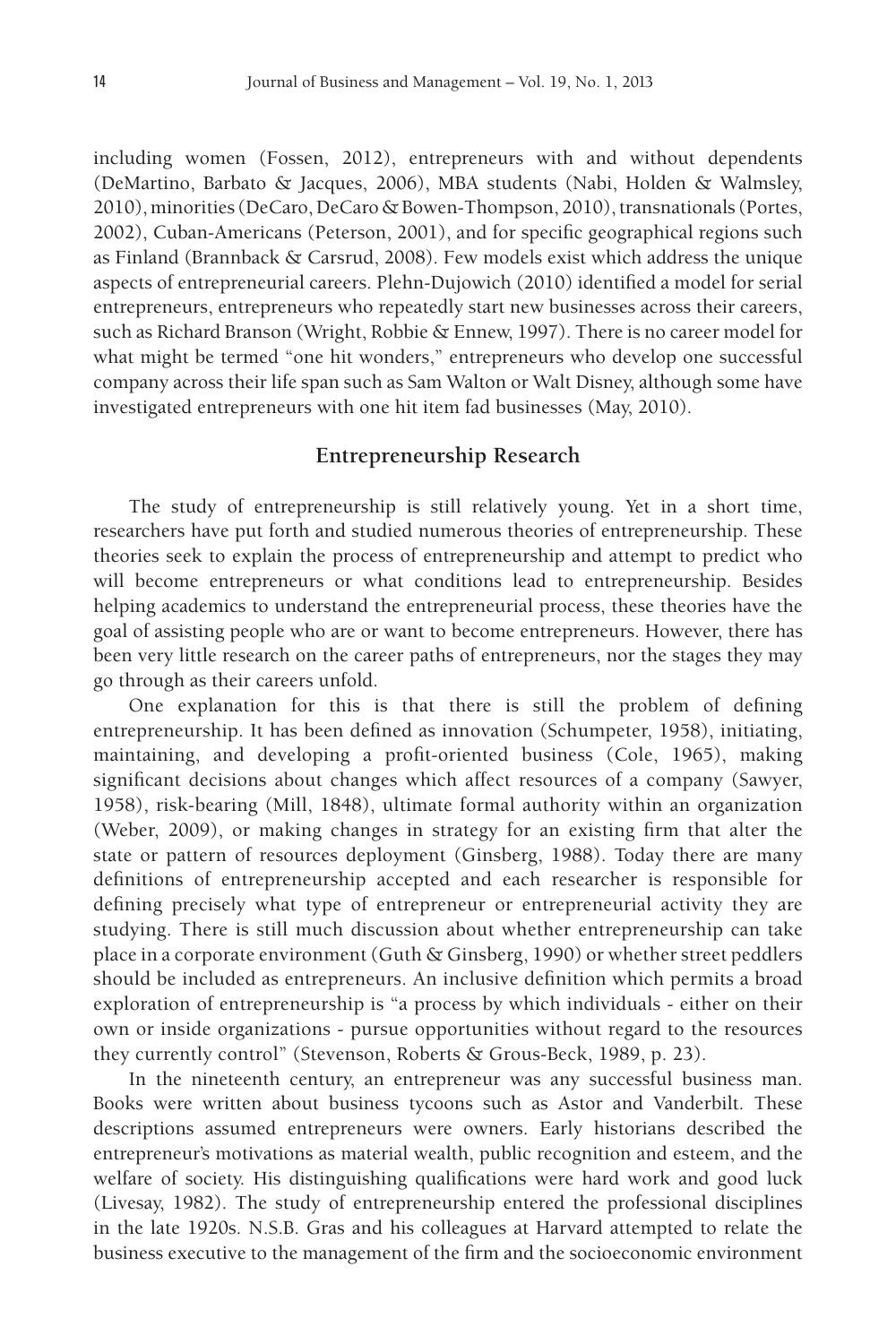in which the firms operated. These Harvard academics produced a stream of case studies on business executives and firms (Livesay, 1982). Today, much of the study of entrepreneurs is still based on case studies. This has led to numerous criticisms of the history of entrepreneurial research. Historians may have been studying the careers of business tycoons instead of the formation of new companies (Vesey, 1982).

There is still much work to be done in the field of entrepreneurship. No one theory has been shown to explain the process completely. While research in the field is growing at a substantial rate, there are still some basic problems to be worked out in the grounding of entrepreneurial theory. There are two major streams of theory building in entrepreneurship: sociological and psychological. Sociological theories look at how the environment affects entrepreneurship. These studies began with McClelland's work on the need for achievement (1961). He felt that the high economic and social growth in some societies fostered entrepreneurship. In his view, this growth was owed to a large segment of these societies being high in need for achievement. Hagen's (1960) theory states that entrepreneurs are lower status groups trying to overcome their social inequality with economic venturing. He drew on historical cases from different countries. Recent historical research has found evidence that it was not the lower status groups in the country who were creating new businesses (Fleming, 1979; Kaser, 1978). Hagen's theory is now dismissed because of these inconsistent findings but perhaps his theory should not be dismissed so easily. Sociological theories have tried to come up with one theory of how environmental conditions affect all members of the population.

Psychological theories of entrepreneurs look at the distinguishing psychological characteristics entrepreneurs possess. These characteristics have been correlated with entrepreneurial performance in an attempt to predict who will become a successful entrepreneur. These psychological theories take a broad view of psychology. The three factors most often studied about entrepreneurs are the psychological influences on them, their personal characteristics, and the effects of previous experience on these individuals (Brockhaus, 1982).

While there is much research on the factors leading to an individual's decision to become an entrepreneur (Sing & DeNoble, 2003), there is less research on how they live out their entrepreneurial careers. Some research has focused on entrepreneurs' growth intentions (Cassar, 2007), but very little has examined the career stages of entrepreneurs as their careers evolve. Other research has explored how different variables at different stages of a person's life may influence them to become entrepreneurs (Singh & Verma, 2001). However, there is not much research on the influence of these variables on later career stages. Very few theories or models of mid-career stages exist and even fewer address the mid-careers of entrepreneurs.

Individuals may make the decision to become entrepreneurs at different stages of their lives, including retirement (Singh & DeNoble, 2003), right after school (Shaver & Scott, 1991), or after working for a while (Katz, 1994). The decision to become selfemployed is affected by different factors at various stages of an individual's life course (Singh & Verma, 2001). Another important factor to consider is the co-evolution of the industry the individual works in (Jones, 2001). For example, Steve Jobs' career path cannot be examined without considering the evolution of the personal and home computer industry.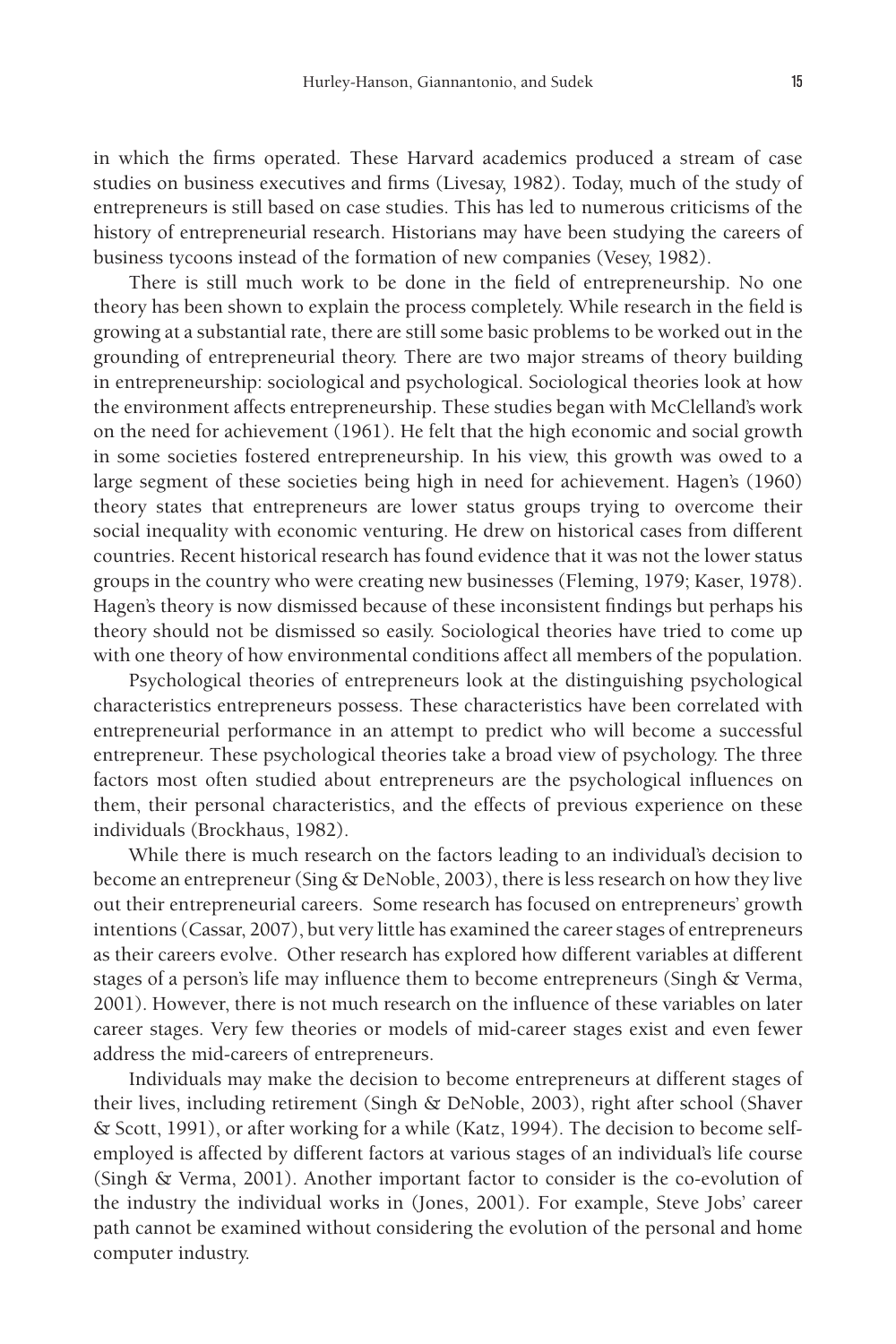This brief review of current themes in entrepreneurship research reveals the need for theoretical and empirical work that examines the entrepreneurial careers of individuals working in the computer and other high-tech industries. The next section of the paper describes a proposed model of entrepreneurial careers. Relevant examples are drawn from Steve Jobs' career at Apple, NeXT, Pixar, and his return to Apple.

#### **A New Model of Entrepreneurial Careers**

The purpose of this paper is to propose a new model of entrepreneurial careers that reflects the realities of pursuing a career in the high-tech computer industry. The career path of Steve Jobs is used to illustrate the entrepreneurial activities that comprise the stages, phases, and ages components of the proposed model. It is not the purpose of this paper to explore the reasons why Steve Jobs may have become an entrepreneur (Isaacson, 2011). As perhaps the world's most widely recognized CEO, Steve Jobs exemplifies entrepreneurs operating in high-tech industries. This paper describes a proposed model of entrepreneurial careers and illustrates the components of the model by examining Jobs' career path.

A model of high-tech entrepreneurial career development is relevant to and necessary for understanding today's fast paced technological environment. It is hoped that this model will serve to connect career theories and entrepreneurial theories. The model draws on historical career theory by utilizing developmental stages. However, these stages are conceptualized to reflect the stages that entrepreneurs experience. The model includes the concept of career phases to incorporate the fact that entrepreneurs may develop several products and companies across their careers. Finally, recognizing that entrepreneurs can start companies at many points in their lives, age is included as a component in the model.

As a high-tech entrepreneur, Steve Jobs' career trajectory illustrates the components of the model of entrepreneurial careers that is presented in this paper. Jobs' early career success, his ouster from the company he created, his work at NeXT and Pixar, and his ultimate return to Apple, offer management scholars a contemporary version of the Horatio Alger success stories. Studies on his successes and failures are likely to continue for years after his death. Steve Jobs was a very successful entrepreneur. His startups of Apple, NeXT, and Pixar created millions of dollars for him and his stockholders. His return to Apple in the 1990s ushered in a string of highly profitable consumer electronic products and dramatically increased Apple's market value.

 There are three components in the proposed model of entrepreneurial careers. The components are career stages, career phases, and career ages. The first component of the model is career stages. Similar to other stage models of careers, entrepreneurial careers unfold across a series of stages. The model is similar to developmental models of career stages. However, unlike traditional career models which have linear progression, the proposed model recognizes that entrepreneurs may start up different businesses which results in them cycling through the stages multiple times. There are four stages in the proposed model. The first stage is reconnection. The second stage is transition. The third stage is reflection, and the fourth stage is death. As very little research has linked career theories to entrepreneurial careers (Katz, 1994), the proposed model attempts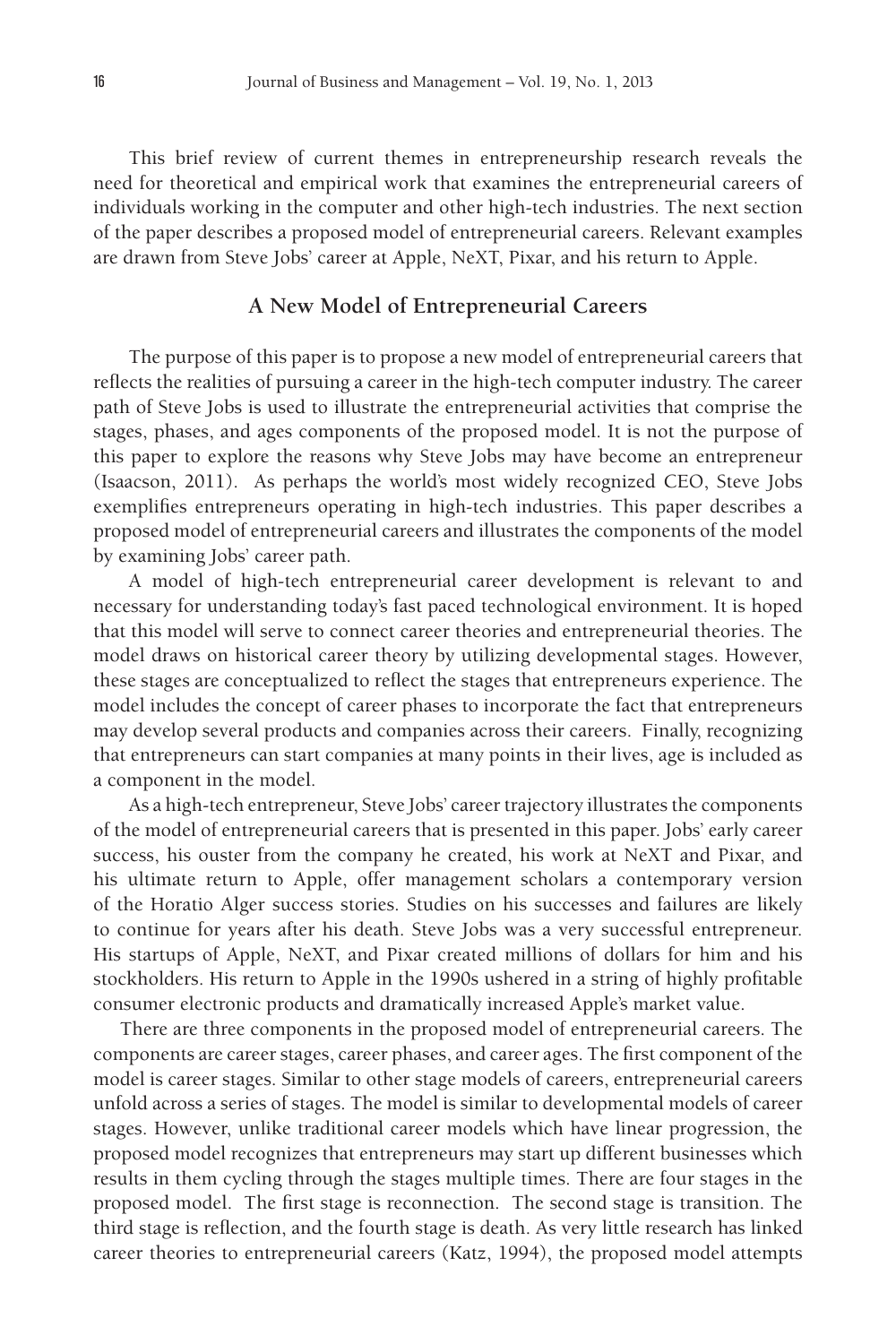to adapt classic career concepts such as career stages to better reflect the experiences of high-tech entrepreneurs.

The second component of the model is career phases. Since the primary focus of most entrepreneurs is on starting and building companies, the model needs to reflect the idea that entrepreneurial careers can be divided into identifiable career phases. Each career phase is usually associated with the specific company that the entrepreneur is focused on in that part of their life span. Entrepreneurs may operate in more than one phase at a time, but there is usually one primary company that is the focus of the entrepreneur's time, money, and effort in each phase.

The third component of the model is career ages. Many well-known career and developmental stage models such as Super (1980) and Levinson (1978) link the stages of their models to specific chronological ages. Some researchers have questioned whether specific ages should be linked to career stages (Leonard, Mathews & Bowes, 1987). Previous research on entrepreneurship illustrated that entrepreneurial careers can happen at many different ages (Katz, 1994; Shaver & Scott, 1991; Singh & DeNoble, 2003) but also found most entrepreneurs to be over the age of 40 (Kauffman, 2009; Wolverson, 2013). With the success of relatively young entrepreneurs such as Jobs and Zuckerberg, the model needed to recognize that entrepreneurial activity may occur before the entrepreneur formally enters the workforce and that entrepreneurial success may be achieved in what used to be considered the early career stages. It is recognized that age is an important component of entrepreneurial careers, however, it is argued that linearly assigning age ranges to career stages, as in previous stage models of careers, may not accurately capture the experiences of high-tech entrepreneurs. The next section of the paper utilizes the career path of Steve Jobs to illustrate each component of the model.

#### **Applying the Model**

Applying the model to Steve Jobs' career path, the following career stages are illustrated. The first stage of his unique career path is Reconnection. In 1985 Jobs was forced out of the firm he created. He returned to Apple in 1997 when the company purchased NeXT, the computer firm he started after his ouster from Apple. However, the Apple he returned to was a dying enterprise. Fourteen years later, at the time of his death, it had become the most valuable company in the United States. Jobs reconnected with his old firm and reminded the company what was important about Apple. Jobs reconnected Apple to its true purpose – innovation – to transform its organizational image. Jobs used Apple's organizational identity to build the company into one of the top firms in the country and he created a new purpose for the organization.

The next stage in the model is the Transformation stage. Key to Jobs' success at Apple was his transformation of Apple from a computer company to a mobile device company. Jobs introduced the iPad in a January 2010 Keynote. During that Keynote, Jobs announced that Apple was a mobile devices company (Circle ID Reporter, 2010). This shift in strategy and redefinition of the company's mission was a dramatic transformation for a company that had launched the personal and home computer industry.

Jobs transformed additional companies, as well as entire industries. He transformed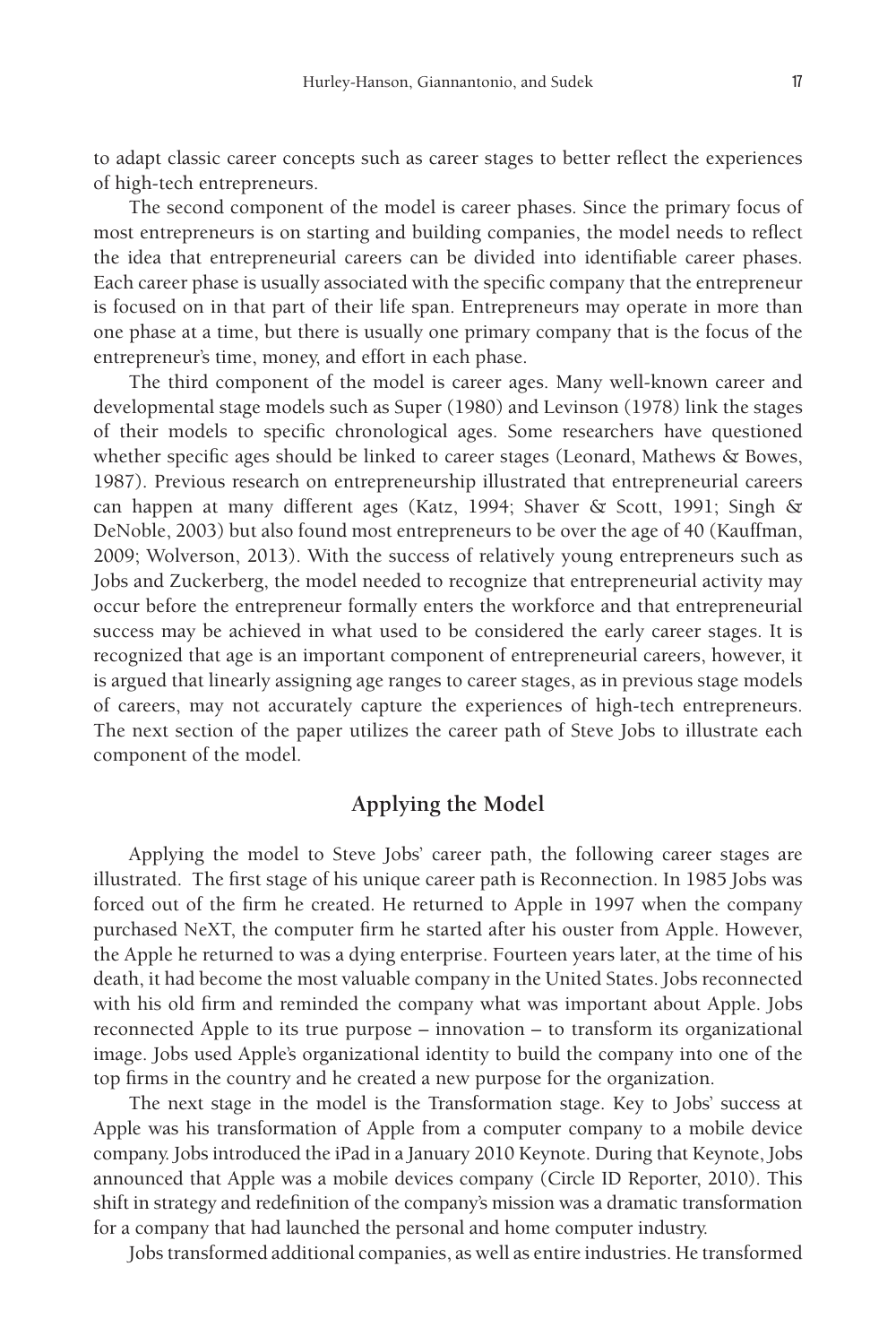Pixar from a computer division of Lucasfilm into an award-winning computer animation film studio. He transformed the way that music was purchased, stored, and listened to through the development of iTunes and the iPod. He transformed software development and distribution with the creation of the App Store, creating a cottage industry for thousands of app developers, and launching another generation of hightech entrepreneurs.

As he grew older and was diagnosed with cancer, Jobs began the Reflection stage of his career. He began to speak to the media about his career and personal life. He chose to speak at graduations and other venues where he hoped to have an impact on people's lives and careers. He agreed to have a biography written about him (Issacon, 2011). He opened up about career failures as well as successes in the hope of imparting wisdom that would help people to learn from his successes and his failures.

In the reflection stage, Jobs appeared to consider his generativity needs (Erikson, 1963). In his personal life he spent private time with his wife and children, as well as his friends and colleagues. Jobs prepared Tim Cook for the day when he would not be able to run Apple because of his health. He worked very closely with Apple's board to prepare the company for life at Apple after he was gone. Steve Jobs busied himself with making sure the company would survive without him. He focused on choosing his successor and setting up the next products that Apple would introduce to the world. The three stories he told in his 2005 Stanford University commencement address were reflections on his life and legacy and lessons learned along the way.

Companies with strong entrepreneurial founders have to consider the impact that the eventual death of their company's founder will have on the long term viability of their firm. Therefore, the fourth stage of the model is Death. Steve Jobs faced this stage by resigning from his duties as CEO of Apple and preparing for his death. He died on October 6, 2011 at the age of 56. His death sparked very unique public reactions throughout the world. Thousands of people outside of his immediate circle followed his journey through this stage. In the days following Jobs' passing, reflections on his legacy were noted by the worldwide media (Moses, 2011; Hughes, 2011). Bloomberg Business Week devoted an entire issue to him, something they had never done in their publishing history (Bloomberg Business Week, 2011). Apple users around the world felt the need to note the passing of Steve Jobs and be involved with this phase. Apple stores allowed customers and visitors to place Post-it notes around the store sharing their feelings on the loss of Steve Jobs. People were able to use Apple technology to create visual images to send around the world to mourn with other Apple customers and fans of Steve Jobs.

The death phase is a rarely studied phase in career theories. However, Bell and Taylor (2012) studied this phase of Steve Job's career by doing a semiotic analysis of photographic images and emails sent to Apple and other corporate websites after the death of Steve Jobs. Visual data such as this may provide an important way for stories about the life of an organization and its founder to be remembered. Visual data is an additional way for individuals to communicate messages about their leader's death and the loss their employees may feel (Bell, 2012). Continuous visual images may also illustrate the importance of the dead in the ongoing life of the organization and show how the organization's members seek to maintain a continuing bond with the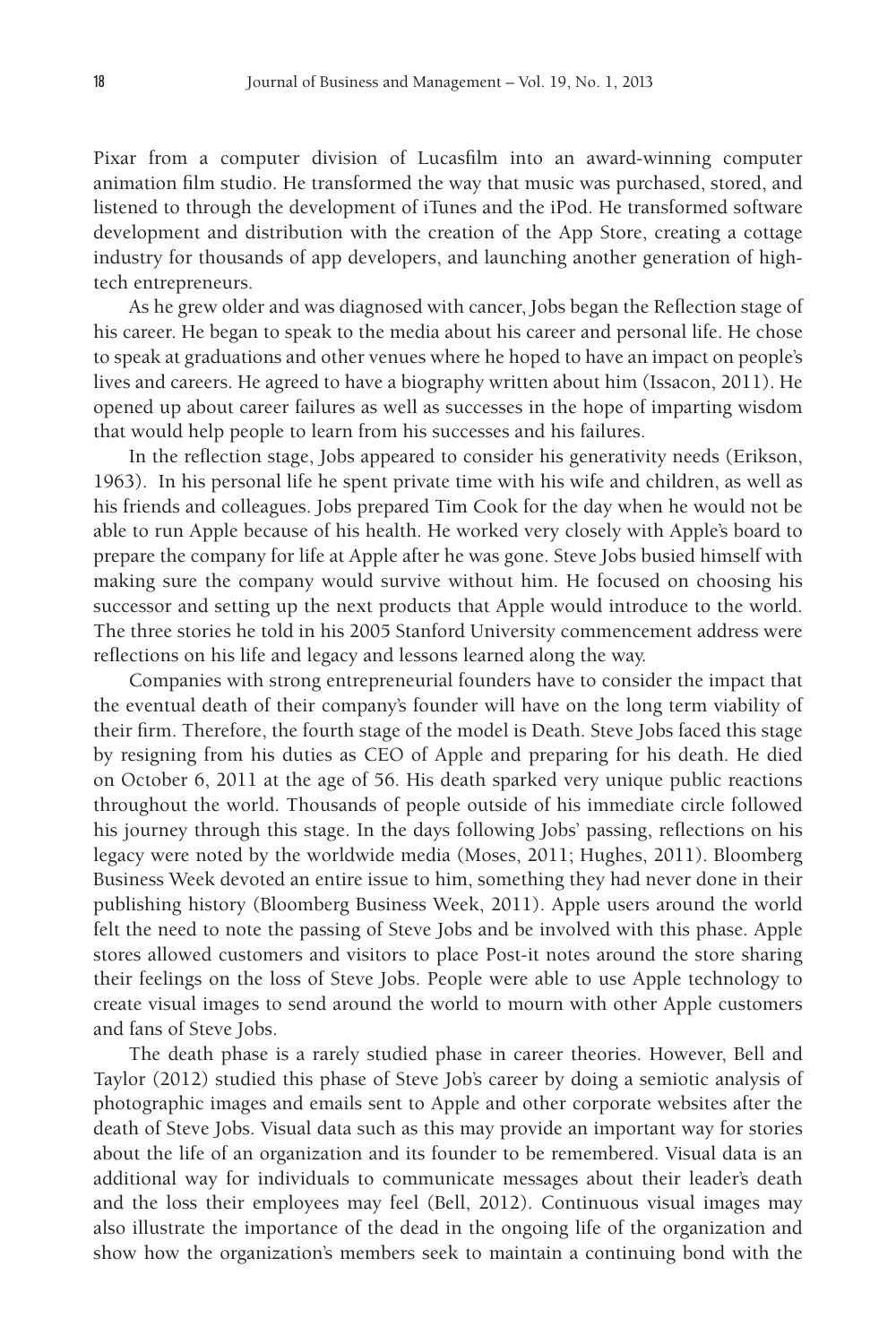dead (Bell & Taylor, 2011). Apple fans were in so much disbelief about his dying that they actually thought he would make a surprise appearance and launch Apple's latest product at a shareholder meeting two days before he died. On the one year anniversary of his death, visitors to the Apple website were presented with a single picture of Steve Jobs followed by a voice over video by Tim Cook. For several days it was not possible to access Apple's website without seeing this visual image of a company mourning the loss of their founder and paying respect to him.

Another issue to consider in the death stage of entrepreneurial careers is the reaction of the financial markets to the death of the founding entrepreneur. Because of his inextricable relationship with Apple, questions were rampant about whether the death of its founder would also result in the death of his company (Moses, 2011). Entrepreneurial careers are unique in that the impact of losing the company's founder may be keenly felt and result in questions about the long term viability of their firm. There have been product launches since the death of Steve Jobs. Although most have been highly anticipated and have generated huge sales numbers, Apple has dropped from its top spot as the world's biggest financial corporation (Popper, 2013). Investors are wary of Jobs' successor and whether he will be able to maintain the leadership of Steve Jobs. Steve Jobs' followers believed he was changing their lives with each new project. Cook has not yet enjoyed the cult-like following that Jobs engendered. Competitors have cut greatly into Apple's market share and profits (USA Today Money, 2013). Enormous law suits have bit into the cult-like status of Apple by revealing many details of the innovation of Apple products that Apple would rather not be made public. These lawsuits are also causing Tim Cook to focus on many other issues besides generating innovative new products for Apple (Cohan, 2013). For the first time, Apple profits and stock prices have fallen. Although in reality this may have nothing to do with the death of Steve Job's, many will attribute the financial decline to Jobs' death (Burrows, 2011). This aspect of the death stage of entrepreneurs is likely to be studied for many years.

A second component of the proposed model is career phases. It was important to include a variable that explicitly dealt with the reality that entrepreneurs may be involved with several products, businesses, and/or industries across their career spans. In examining Steve Jobs' career path, four distinct phases may be identified. Phase one occurred with the founding of Apple Computer. After building the first personal computer in his parents' garage, Jobs' focus was on building the Apple 1 and Apple 2 computers, building Apple Computer (the company), and taking the company public. Other key events in phase one include the development of the Macintosh, the hiring of John Sculley, and the eventual firing of Steve Jobs from Apple.

Phase two occurred at NeXT, the computer company that Jobs started after his ouster from Apple. Using technology developed for the Lisa computer, Jobs and his team developed a high-end, costly computer aimed at the scientific and academic community. While the computer was not a commercial success, its software found wide spread application. Steve Jobs ultimately sold NeXT to Apple. The third phase in Jobs' career path phase occurred at Pixar. Jobs transformed a computer division of Lucasfilms into an award winning computer animation film studio. Pixar's first release was Toy Story which was both a commercial and critical success. Several other successful films were produced by Pixar and Jobs eventually sold the studio to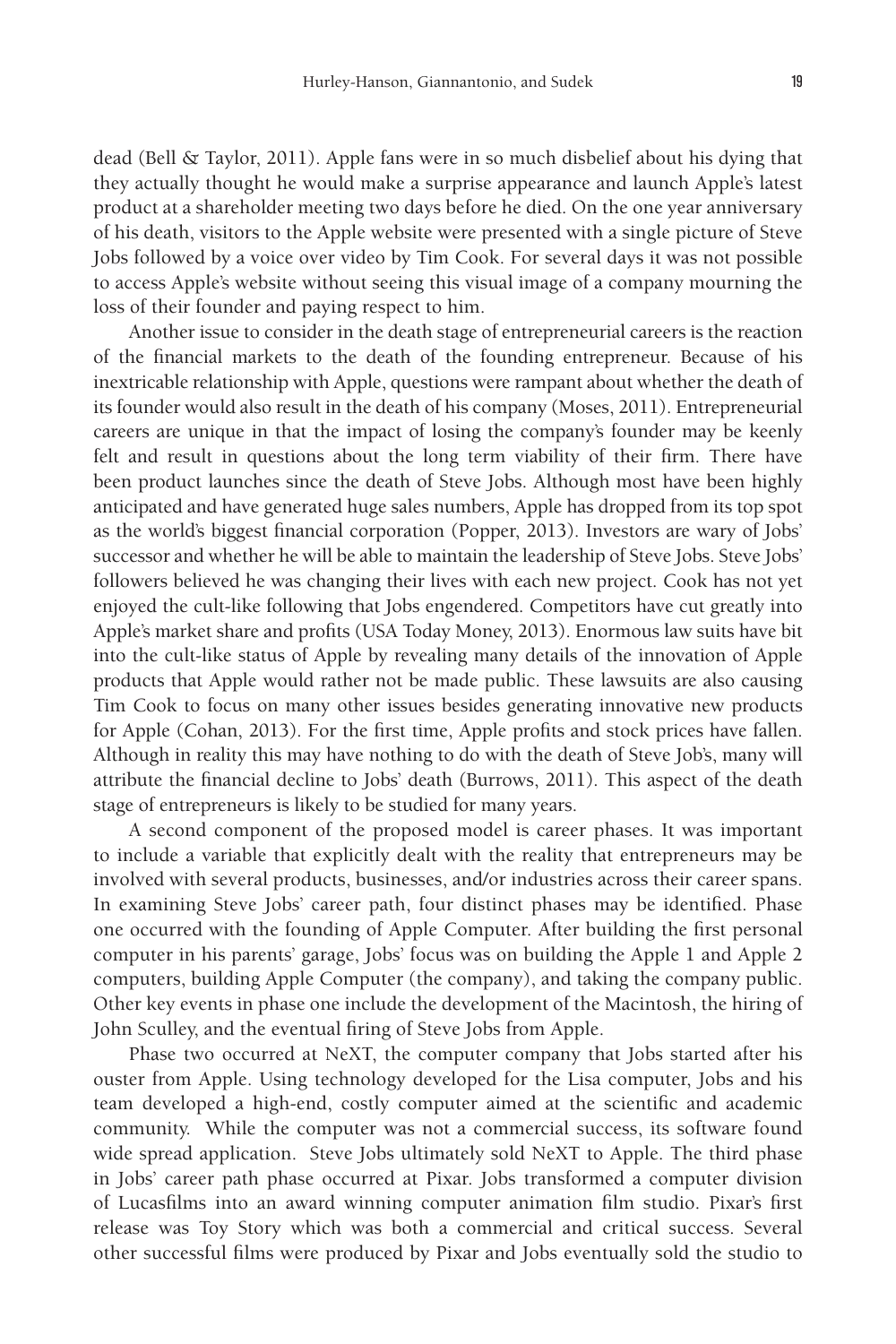Disney. During Jobs' Pixar phase he was able to fully integrate his love of artistry and technology (Isaacson, 2011).

The fourth phase of Jobs' career occurred at Apple. This phase encompassed his return to Apple in the mid-1990s until his death in 2011. During this phase Jobs transformed Apple from a computer company into a mobile devices company. There were numerous highly successful product launches including the iMac, the iPod, the iPhone, and the iPad. This phase also saw the creation of iTunes, the App Store, and Apple retail stores. In examining each of these phases, it can be seen that part of Jobs' genius was his ability to see the strategic linkages between each phase of his career. Technology developed for one computer became the platform for other high-tech products. It is also evident that while each of these phases of his career were distinct, there were strategic linkages between the businesses he focused on in each phase.

The final component of the model that Jobs' career path illustrates is age. Career age has interesting implications for both image norms (Giannantonio & Hurley-Hanson, 2006) and age norms (Lawrence, 1988). Entrepreneurship may intersect with age and image norms as people assess whether their occupation is age appropriate. Perceptions about the importance of physical attractiveness characteristics, including age, in certain occupations and organizations reflect both occupational and organizational stereotypes. These image stereotypes are exhibited in image norms (Giannantonio & Hurley-Hanson, 2006). An image norm is the belief that people must possess a certain degree of physical attractiveness in order to work in certain occupations, industries, and/or companies. Steve Jobs' image in his twenties did not fit the image norm individuals and organizations held at that time of people who started their own companies or who worked in the computer industry. He did not look like a serious business person who had started his own company and become a millionaire before the age of thirty. Jobs did eventually create his own unique image consisting of a plain black turtleneck and a pair of faded blue jeans (Issacson, 2011). Jobs was an excellent example of an image buster: a person who is so skilled and successful at their work that they are able to publicly and professionally present themselves with no concern for societal expectations regarding their appearance (Giannantonio & Hurley-Hanson, 2006).

Jobs was a millionaire in his twenties; he was fired from the company he founded at 30; and he passed away at the age of fifty six. In his thirty year career he started and sold numerous companies. Consistent with the model presented in this paper, Jobs' entrepreneurial activities occurred at several ages. Age norms are defined as "widely shared judgments of the standard or typical age of a person holding a role or status" (Lawrence, 1988, p 310). In organizations, age norms may accurately reflect how the organizations operate, but in many organizations they have been found to be inaccurate perceptions of the age distributions in their organizations (Lawrence, 1996). While research has found that most companies are founded by individuals older than Steve Jobs, he broke age norms by starting his first company in his twenties (Wolverson, 2013). Steve Jobs and many others that have followed in his footsteps, such as Mark Zuckerberg, suggest that age norms for entrepreneurs are shifting, if not radically changing.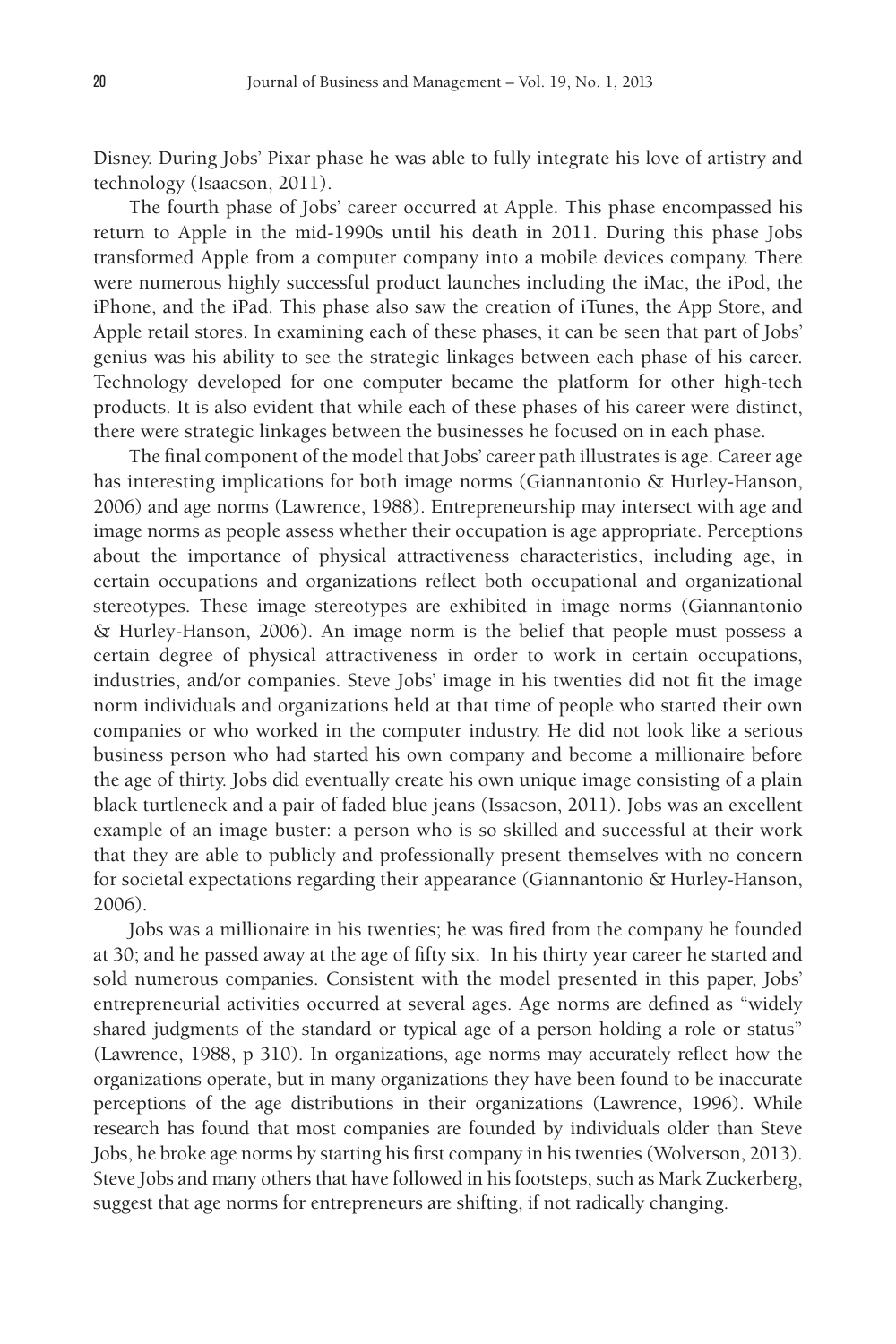#### **Conclusion**

The purpose of this paper was to present a new model of entrepreneurial careers and to illustrate the components of the model using Steve Jobs' career path. Future research should examine the careers paths of other high-tech entrepreneurs to validate the stages, phases, and ages components of the model. Steve Jobs was a charismatic entrepreneur whose business successes held worldwide interest. His career path was highly visible. Future research on the career paths of other hightech entrepreneurs will determine if his career path was highly unique. The rate of change and innovation in the high-tech industry demands an equally innovative approach to the study of entrepreneurial careers.

#### **References**

- Bell, E. (2012). Ways of Seeing Death: A Critical Semiotic Analysis of Organizational Memorialization. *Visual Studies, 27*(1): 4-17.
- Bell, E. & Taylor, S. (2011). Beyond Letting Go and Moving On: New Perspectives on Organizational Death, Loss and Grief. *Scandinavian Journal of Management, 27*(1): 1-10.
- Bloomberg Business Week (Oct 10, 2011). Steve Jobs: 1955-2011.
- Brannback, M. & Carsrud, A. (2008). Do They See What We See? A Critical Nordic Tale about Perceptions of Entrepreneurial Opportunities, Goals and Growth. *Journal of Enterprising Culture, 16*(1): 55-87.
- Brockhaus, Robert H. (1982). The Psychology of the Entrepreneur. Encyclopedia of Entrepreneurship, p. 39-57. Available at SSRN: http://ssrn.com/abstract=1497760.
- Burrows, D. (October 6, 2011). Apple's Stock Dips After Death of Steve Jobs. In CBS News. Retrieved January 13, 2013, from http://www.cbsnews.com/8301- 505123\_162-49042941/apples-stock-dips-after-death-of-steve-jobs/.
- Cassar, G. (2007). Money, Money, Money? A Longitudinal Investigation of Entrepreneur Career Reasons, Growth Preferences and Achieved Growth. *Entrepreneurship & Regional Development, 19*: 89-107.
- Circle ID Reporter. (January 27, 2010). Steve Jobs: Apple is a Mobile Device Company. In Circle ID. Retrieved January 25, 2013, from http://www.circleid.com/posts/steve\_ jobs\_apple\_is\_a\_mobile\_device\_company.
- Cohan, P. (April 18, 2013). 7 Reasons Apple is More Doomed Than You Think. In Forbes. Retrieved April 20, 2013, from http://www.forbes.com/sites/ petercohan/2013/04/18/7-reasons-apple-is-more-doomed-than-you-think/.
- Cole, A. H. (1965). An Approach to the Study of Entrepreneurship: A Tribute to Edwin F. Gay. In Aitken, H.G.J. (Ed.), *Explorations in Enterprise* (pp. 30-44). Cambridge, MA: Harvard University Press.
- DeCaro, F.P., DeCaro, N. & Bowen-Thompson, F.O. (2010). An Examination of Leadership Styles of Minority Business Entrepreneurs: A Case Study of Public Contracts. *Journal of Business & Economic Studies, 16*(2): 72-78.

DeMartino, R., Barbato, R. & Jacques, P.H. (2006). Exploring the Career/Achievement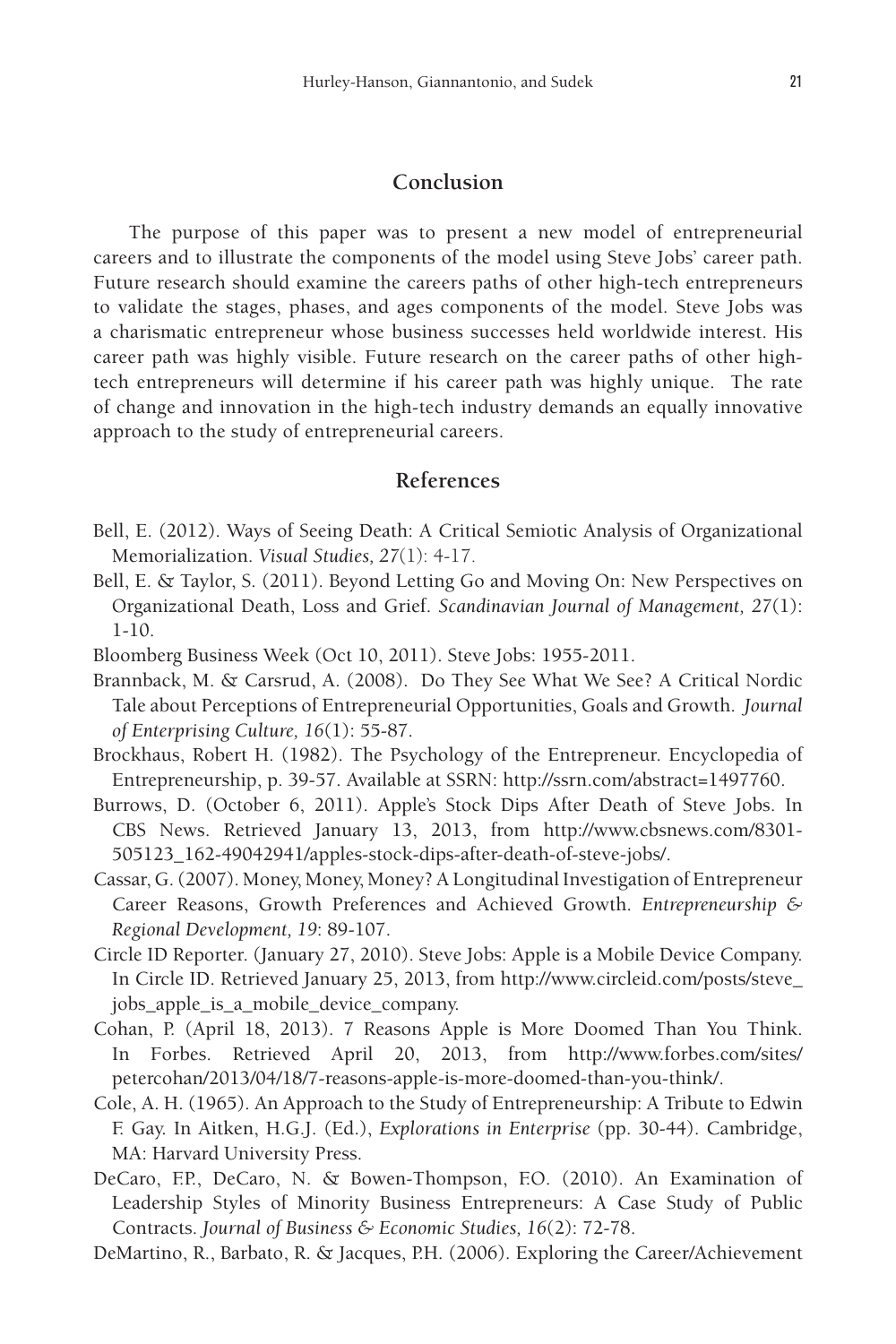and Personal Life Orientation Differences between Entrepreneurs and Nonentrepreneurs: The Impact of Sex and Dependents. *Journal of Small Business Management, 44*(3): 350-368.

Economic Institute Report commissioned by Engine Advocacy, December 2012.

Erikson, E.H. (1963). *Childhood and society.* New York: W.W. Norton & Company.

- Fleming, W.J. (1979). The Cultural Determinants of Entrepreneurship and Economic Development : A Case Study of Mendoza Province, 1861-1914. *Journal of Economic History, 39*(1).
- Fossen, F.M. (2012). Gender Differences in Entrepreneurial Choice and Risk Aversion: A Decomposition Based on a Microeconometric Model. *Applied Economics, 44*: 1795-1812.
- Giannantonio, C.M. & Hurley-Hanson, A.E. (2006). Applying Image Norms across Super's Career Development Stages. *Career Development Quarterly, 54*(4): 318-330.
- Ginsberg, A. (1988). Measuring and Modeling Change in Strategy: Theoretical Foundations and Empirical Directions. *Strategic Management Journal,* 9: 559-575.
- Guth, W. & Ginsberg, A. (1990). Guest Editors' Introduction. Corporate Entrepreneurship, *Strategic Management Journal* (Special Issue), 11.
- Hagen, E. (1960). The Entrepreneurs as Rebel against Traditional Society. *Human Organization, 19*(4): 185-187.
- Hall, D. T. (1976). *Careers in Organizations,* Pacific Palisades, CA: Goodyear.
- Hughes, N. (October 6, 2011). Apple Rivals, Partners & Press Pay Tribute to Steve Jobs. In Apple Insider. Retrieved January 13, 2013, from http://appleinsider.com/ articles/11/10/06/apple\_rivals\_partnerspress\_pay\_tribute\_to\_steve\_jobs.
- Isaacson, W. (2011). *Steve Jobs.* New York: Simon & Schuster.
- Katz, J. (1994). Modeling Entrepreneurial Career Progressions: Concepts and Considerations. *Entrepreneurship Theory and Practice, 19*(2): 23-36.
- Kaser, M.C. (1978). Russian Entrepreneurship. In Mathias, P. & Potsdan, M.M. (Eds.). *The Cambridge Economic History of Europe, 27.*
- Lawrence, B. S. (1988). New Wrinkles in the Theory of Age: Demography, norms, and performance ratings. *Academy of Management Journal,* 309-337.
- Lawrence, B. S. (1996). Interest and Indifference: The Role of Age in the Organizational Sciences. In Ferris, Gerald R. (Ed.), *Research in Personnel and Human Resources Management, 14*. Greenwich, CT: JAI Press, 1–60.
- Leonard, P. Y., Mathews, B. & Bowes, J. (1987). Mid-Life Women: Research and Implications. Conference Paper, ED 295 074.
- Levinson, D. (1978). *The Seasons of a Man's Life.* New York: Knopf.
- Livesay, H.C. (1982). Entrepreneurial History. In Kent, C.A., Sexton, D.L. & Vesper, K.H. (Eds.). *Encyclopedia of Entrepreneurship,* Upper Saddle River, NJ: Prentice-Hall
- May, J. (2011, June 13). After the One-Hit Wonder. *Wall Street Journal Eastern Edition*, p. R1-R4.
- McClelland, D.C. (1961). *The Achieving Society.* Princeton NJ: D. Van Nostrand Co.

Mill, J. S. (1848). Principles of political economy with some of their applications to social philosophy. London: John W. Parker.

Moses, A. (October 6, 2011). Historic Day Online: Twitter reaction to Steve Jobs' Death Hits Record. In The Sydney Morning Herald. Retrieved January 13, 2013, from http://www.smh.com.au/technology/technology-news/historic-day-online-twitter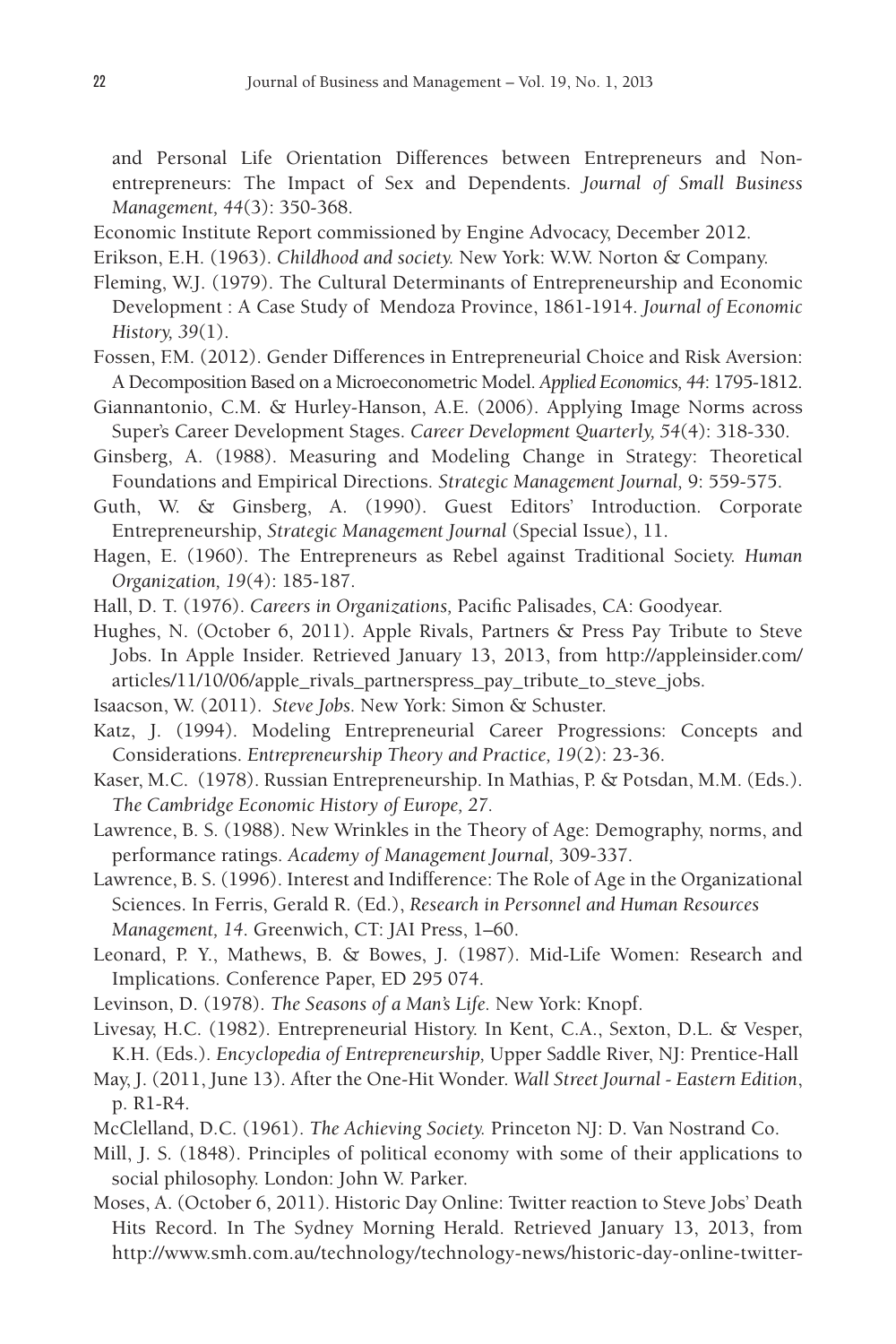reaction-to-steve-jobss-death--hits-record-20111006-1lajb.html.

- Myuhi, K. (January 25, 2013). Is Apple Seriously Doomed? In The Tech Next. Retrieved January 25, 2013, from http://www.thetechnext.net/1013/is-apple-seriouslydoomed/.
- Nabi, G., Holden, R. & Walmsley, A. (2010). From Student to Entrepreneur: Towards a Model of Graduate Entrepreneurial Career-Making. *Journal of Education and Work, 23*: 389-415.
- Peterson, M., Meckler, F. & Mark, R. (2001). Cuban-American Entrepreneurs: Chance, Complexity and Chaos. *Organization Studies, 22*(1): 31.
- Plehn-Dujowich, J. (2010). A Theory of Serial Entrepreneurship. *Small Business Economics, 34*(4): 377-398.
- Popper, N. (April 18, 2013). After Apple's Rise, a Bruising Fall. In The New York Times. Retrieved April 20, 2013, from http://www.nytimes.com/2013/04/19/technology/ after-apples-rise-a-bruising-fall.html?pagewanted=all&\_r=1&.
- Portes, A. Guarnizo, L.E. & Haller, W. (2002). Transnational Entrepreneurs: An Alternative Form of Immigrant Economics Adaption. *American Sociological Review, 67:* 278-298.
- Sawyer, J.E. (1958). Entrepreneurial studies. 1948-1958. *Business Historical Review, 32*: 434.
- Schumpeter, J. A. (1958). *The Economics and Sociology of Capitalism.* Princeton: NJ: Princeton University Press.
- Shaver, K. & Scott, L. (1991). Person, Process, Choice: The Psychology of New Venture Creation. *Entrepreneurship Theory and Practice, 16*(2): 23–45.
- Singh, G. & DeNoble, A. (2003). Early Retirees as the Next Generation of Entrepreneurs. *Entrepreneurship Theory and Practice, 28:* 207-226.
- Singh, G. & Verma, A. (2001). Patterns of Employment and Working Time Among Early Retirees of a Telecommunications Firm. In Houseman, S. & Nakamura, A. (Eds.). *Working Time in Comparative Perspective, Volume II: Studies of Working Time Over the Life Cycle and Nonstandard Work.* Kalamazoo, MI: Upjohn Institute for Employment Research.
- Stevenson, H. H., Roberts, M.J. & Grous-Beck, H.I. (1989). *New Business Ventures and the Entrepreneur,* Irwin, Homewood, IL, 1989.
- Super, D.E. (1980). A Life Span, Life Space Approach to Career Development. *Journal of Vocational Behavior, 13:* 282-298.
- Super, D. E. (1990). A life span, life-space approach to career development. In Brown, D. & Brooks, L. (Eds.). *Career Choice and Development.* San Francisco, CA: Jossey-Bass
- Super, D.E., Savickas, M.L. & Super, C.M. (1996). The life-span, life-space approach to careers. In Brown, D., Brooks, L. & Associates (Eds.), *Career Choice and Development, 121-178.*
- USA Today Money. (April 19, 2013). Apple Heads to Lows Not Seen Since Steve Jobs Died. In USA Today. Retrieved April 20, 2013, from http://www.usatoday.com/story/ money/markets/2013/04/18/apple-crash-steve-jobs/2094379/.
- Velazco, C. (December 12, 2011). Steve Jobs Biography Is Amazon's Best-Selling Book Of The Year. In TechCrunch. Retrieved January 13, 2013, from http://techcrunch. com/2011/12/12/steve-jobs-biography-is-amazons-best-selling-book-of-the-year/.

Weber, M. (2009). *The Theory of Social and Economic Organization.* New York: NY: